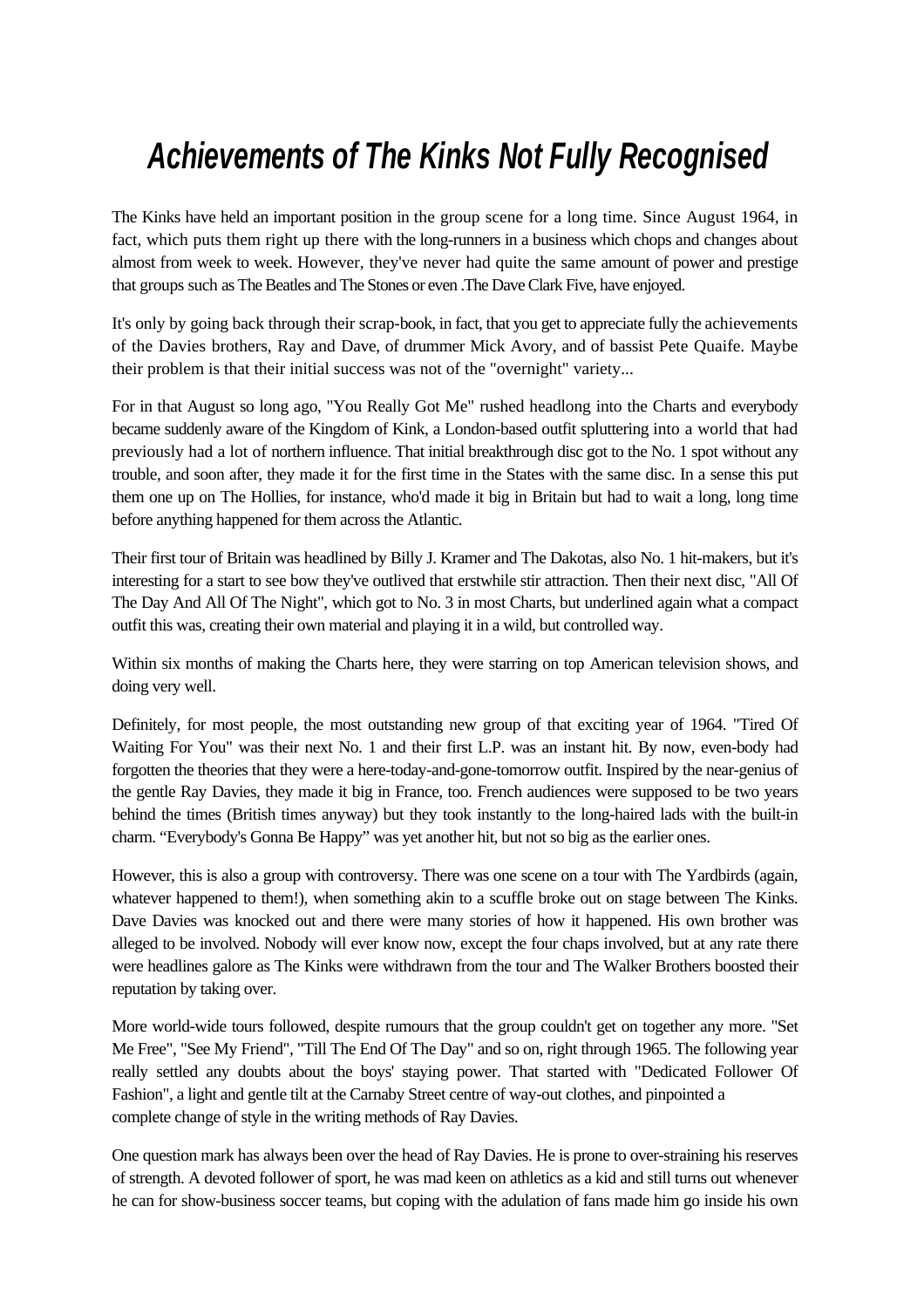mind and worry. It was this strain that led him to suggest he would give up touring with the group and instead concentrate on producing and writing their records.

It didn't happen, not then, but he did have a precedent to work to ... Brian Wilson, of the equally inventive Beach Boys.

Ray once told me: "I can see an amazing connection between sporting achievements and music. It's strange—I can watch a mile race on television and see it all as part of an incredible human ballet, with the commentator taking the part of the conductor. That's if he is a GOOD commentator, of course. I can't stand the second-rate in any field of life."

The Kinks have stuck together, at this time, better than most groups. True, Pete Quaife, then so dangerously ill, was replaced by John Dalton for a while, but it was accepted that once he was fit again he'd return, and he did just that.

The Kinks realized that there were some aspects of their talents that could never come across in the confines of pure group releases. That's when Dave Davies stepped up to make a solo record, "Death Of A Clown\*', which also got to the top spot in the Charts, surprising a lot of people. It had been accepted for several years that Ray was the individual voice of The Kinks, mostly singing his own material.

Here, though, was positive proof that Dave also had a tremendous following. Of course, people said this really WAS the end of the road for The Kinks as a group: "They've had their arguments in the past, but not sufficient to split them. Now Dave is bound to go out on a solo career. They'll not survive now."

 Of course they did. Dave went on to make other solo records, including some by brother Ray. They remained very friendly and the Kingdom of Kinkery went even further ahead. It's strange seeing Ray and Dave together. Ray is the quiet one, the elder brother who feels genuine responsibility for the activities of his younger "half". He'll sit and sip a half of bitter; Dave, a notorious raver despite efforts to "change me character", enjoys the social life to the full.

Ray, at the time of writing, has plans for working out full-length musicals. The Kinks themselves have adopted a slightly lazy attitude to making personal appearances. They realize there is no longer any need to rush headlong into back-breaking tours. Their fans can be pretty well satisfied by regular record releases and by sensibly chosen television shows.

Lyrically speaking, there is obviously no end to Ray Davies' talents—Dave is progressing well, but lacks the versatility and poetic imagery of his elder brother. Ray has developed ideas from all sorts of things: classical poetry, Shakespeare, even the music-hall songs of the late George Formby. He does get fed up, sometimes, with the monotony of making personal appearances.

When your mind is as active as that housed in the handsome head of Ray Davies . . . well, it is difficult to concentrate on things which become mere repetition, and remember, he's already had enough triumphs to last most people a lifetime.